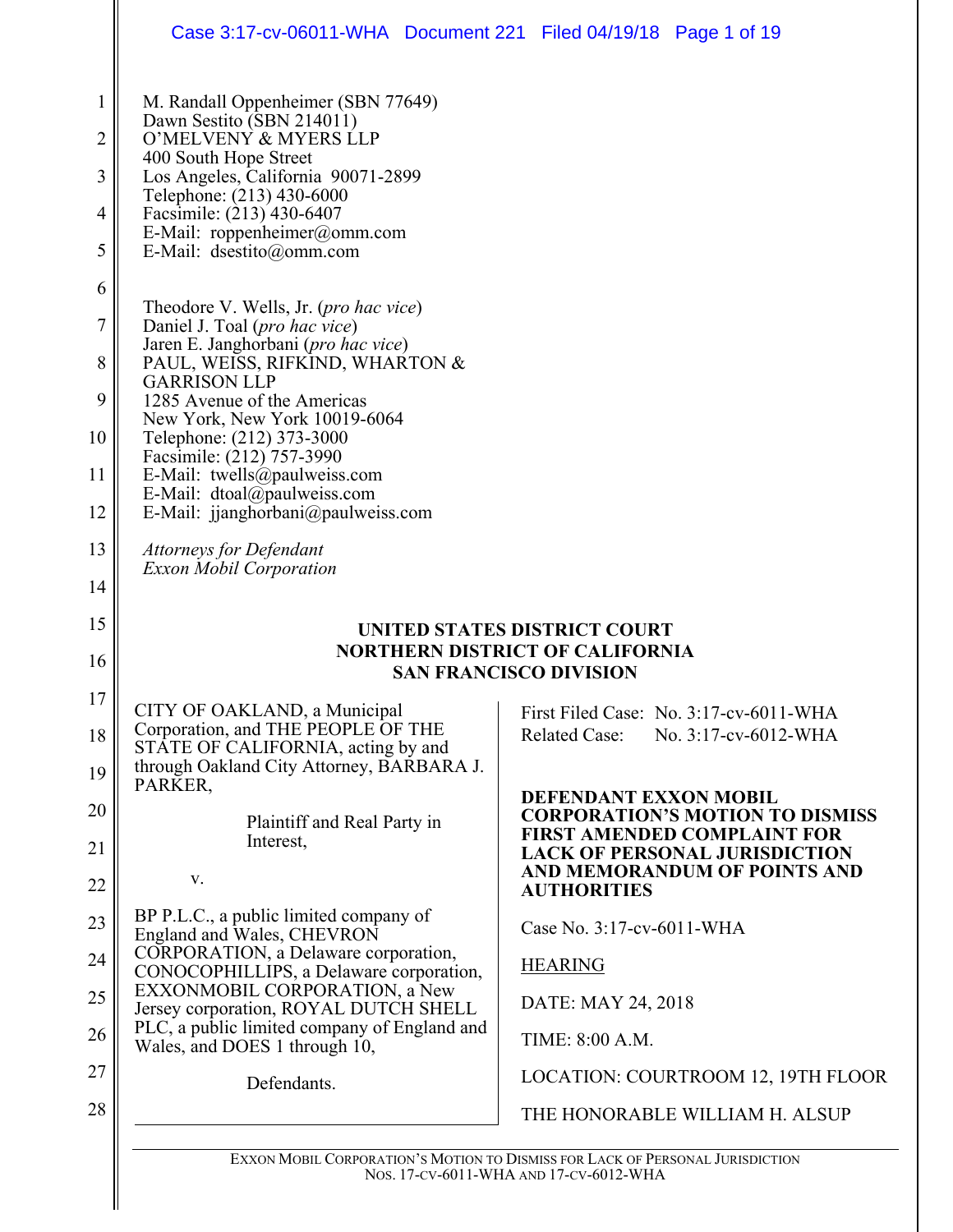|                                | Case 3:17-cv-06011-WHA  Document 221  Filed 04/19/18  Page 2 of 19                                                     |                                                                               |
|--------------------------------|------------------------------------------------------------------------------------------------------------------------|-------------------------------------------------------------------------------|
| $\mathbf{1}$<br>$\overline{2}$ | <b>CITY AND COUNTY OF SAN</b><br>FRANCISCO, a Municipal Corporation, and<br>THE PEOPLE OF THE STATE OF                 |                                                                               |
| 3                              | CALIFORNIA, acting by and through the San                                                                              | Case No. 3:17-cv-6012-WHA                                                     |
|                                | Francisco City Attorney DENNIS J.<br>HERRERA,                                                                          |                                                                               |
| $\overline{4}$<br>5            | Plaintiff and Real Party in<br>Interest,                                                                               |                                                                               |
| 6                              | $\mathbf{V}$ .                                                                                                         |                                                                               |
| $\tau$                         | BP P.L.C., a public limited company of<br>England and Wales, CHEVRON                                                   |                                                                               |
| 8<br>9                         | CORPORATION, a Delaware corporation,<br>CONOCOPHILLIPS, a Delaware corporation,                                        |                                                                               |
| 10                             | EXXONMOBIL CORPORATION, a New<br>Jersey corporation, ROYAL DUTCH SHELL<br>PLC, a public limited company of England and |                                                                               |
| 11                             | Wales, and DOES 1 through 10,                                                                                          |                                                                               |
| 12                             | Defendants.                                                                                                            |                                                                               |
| 13                             |                                                                                                                        |                                                                               |
| 14                             |                                                                                                                        |                                                                               |
| 15                             |                                                                                                                        |                                                                               |
| 16                             |                                                                                                                        |                                                                               |
| 17                             |                                                                                                                        |                                                                               |
| 18                             |                                                                                                                        |                                                                               |
| 19                             |                                                                                                                        |                                                                               |
| 20                             |                                                                                                                        |                                                                               |
| 21                             |                                                                                                                        |                                                                               |
| 22                             |                                                                                                                        |                                                                               |
| 23                             |                                                                                                                        |                                                                               |
| 24                             |                                                                                                                        |                                                                               |
| 25                             |                                                                                                                        |                                                                               |
| 26                             |                                                                                                                        |                                                                               |
| 27                             |                                                                                                                        |                                                                               |
| 28                             |                                                                                                                        |                                                                               |
|                                |                                                                                                                        | EXXON MOBIL CORPORATION'S MOTION TO DISMISS FOR LACK OF PERSONAL JURISDICTION |
|                                |                                                                                                                        | Nos. 17-CV-6011-WHA AND 17-CV-6012-WHA                                        |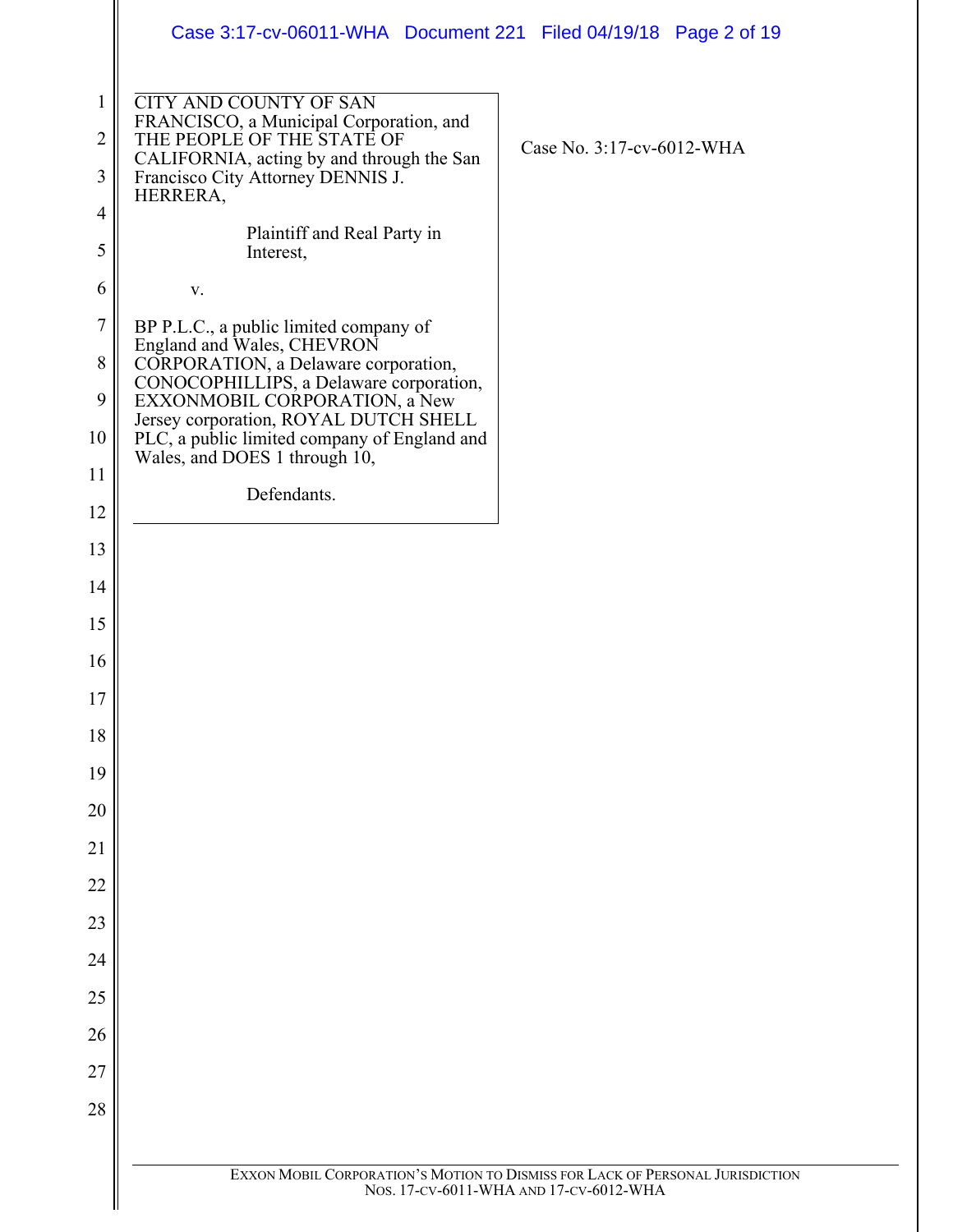## **NOTICE OF MOTION AND MOTION TO DISMISS**

### TO THE COURT, THE CLERK, AND ALL PARTIES AND THEIR COUNSEL OF RECORD:

PLEASE TAKE NOTICE THAT, on May 24, 2018, at 8:00 A.M., or as soon thereafter as the matter may be heard, in the United States District Court, Northern District of California, San Francisco Courthouse, Courtroom 12 - 19th Floor, 450 Golden Gate Avenue, San Francisco, CA 94102, before the Honorable William Alsup, Defendant ExxonMobil Corporation will and hereby does move this Court to dismiss these related actions for lack of personal jurisdiction.

These actions should be dismissed because Plaintiffs have failed to allege facts that would subject ExxonMobil to personal jurisdiction in this forum. This Motion is based upon this Notice of Motion and Motion, the Memorandum of Points and Authorities in support of the Motion, the papers on file in this case, any oral argument that may be heard by the Court, and any other matters that the Court deems appropriate.

This motion is submitted subject to and without waiver of any defense, affirmative defense, or objection, including insufficient process, or insufficient service of process.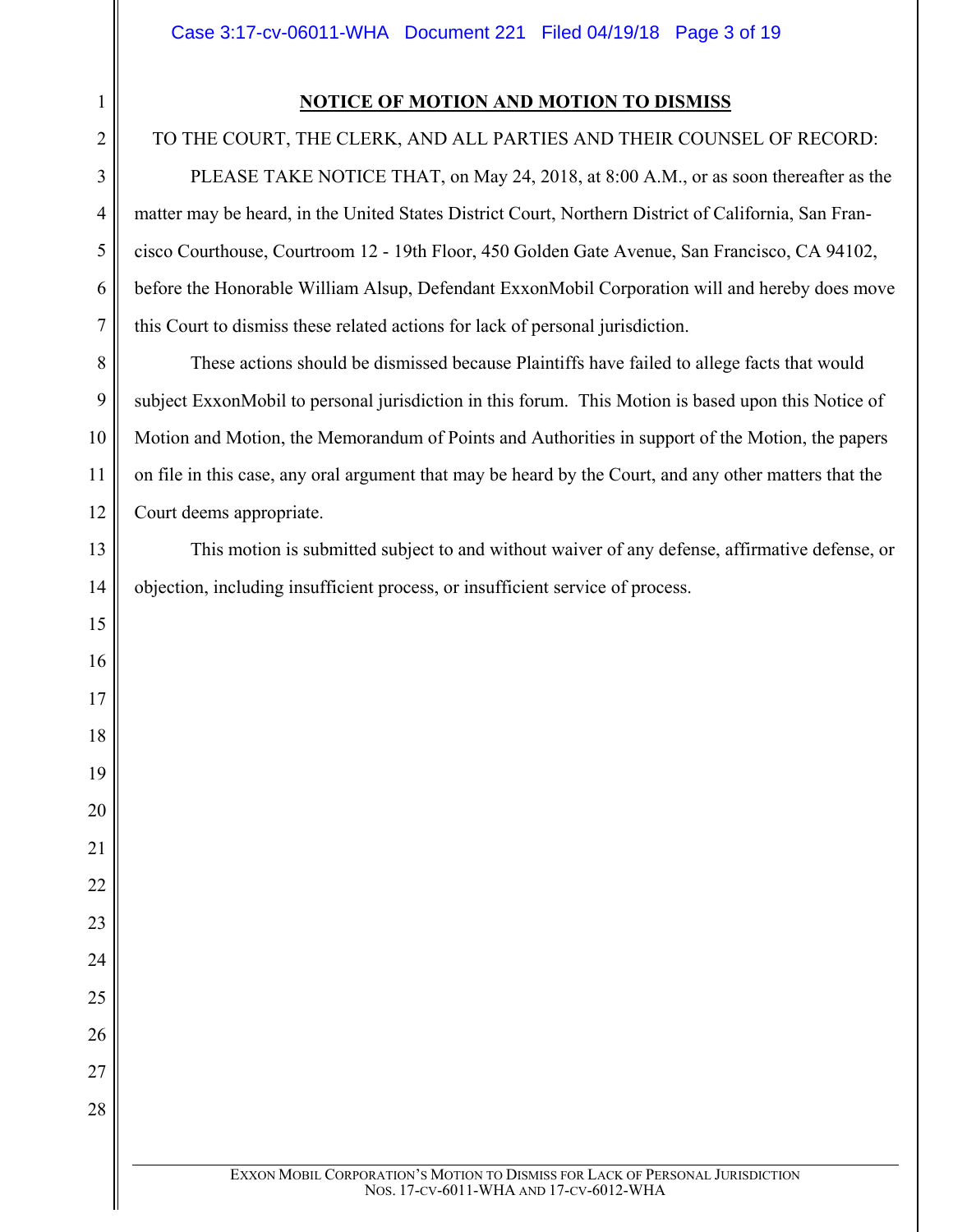|                | Case 3:17-cv-06011-WHA  Document 221  Filed 04/19/18  Page 4 of 19                                                      |      |
|----------------|-------------------------------------------------------------------------------------------------------------------------|------|
| 1              | <b>TABLE OF CONTENTS</b>                                                                                                |      |
| $\overline{2}$ |                                                                                                                         | Page |
| 3              |                                                                                                                         |      |
| $\overline{4}$ |                                                                                                                         |      |
| 5              |                                                                                                                         |      |
| 6              | I.                                                                                                                      |      |
| $\tau$         | THE DUE PROCESS CLAUSE PRECLUDES THE EXERCISE OF PERSONAL<br>II.                                                        |      |
| 8<br>9         | EXXONMOBIL IS NOT SUBJECT TO GENERAL JURISDICTION IN<br>A.                                                              |      |
| 10             | EXXONMOBIL IS NOT SUBJECT TO SPECIFIC JURISDICTION IN<br><b>B.</b>                                                      |      |
| 11             | CALIFORNIA FOR THE CLAIMS ALLEGED IN THE COMPLAINTS 9                                                                   |      |
| 12             |                                                                                                                         |      |
| 13             |                                                                                                                         |      |
| 14             |                                                                                                                         |      |
| 15             |                                                                                                                         |      |
| 16             |                                                                                                                         |      |
| 17             |                                                                                                                         |      |
| 18             |                                                                                                                         |      |
| 19             |                                                                                                                         |      |
| 20             |                                                                                                                         |      |
| 21             |                                                                                                                         |      |
| 22             |                                                                                                                         |      |
| 23             |                                                                                                                         |      |
| 24             |                                                                                                                         |      |
| 25             |                                                                                                                         |      |
| 26<br>27       |                                                                                                                         |      |
| 28             |                                                                                                                         |      |
|                | $\mathbf{i}$                                                                                                            |      |
|                | EXXON MOBIL CORPORATION'S MOTION TO DISMISS FOR LACK OF PERSONAL JURISDICTION<br>Nos. 17-CV-6011-WHA AND 17-CV-6012-WHA |      |
|                |                                                                                                                         |      |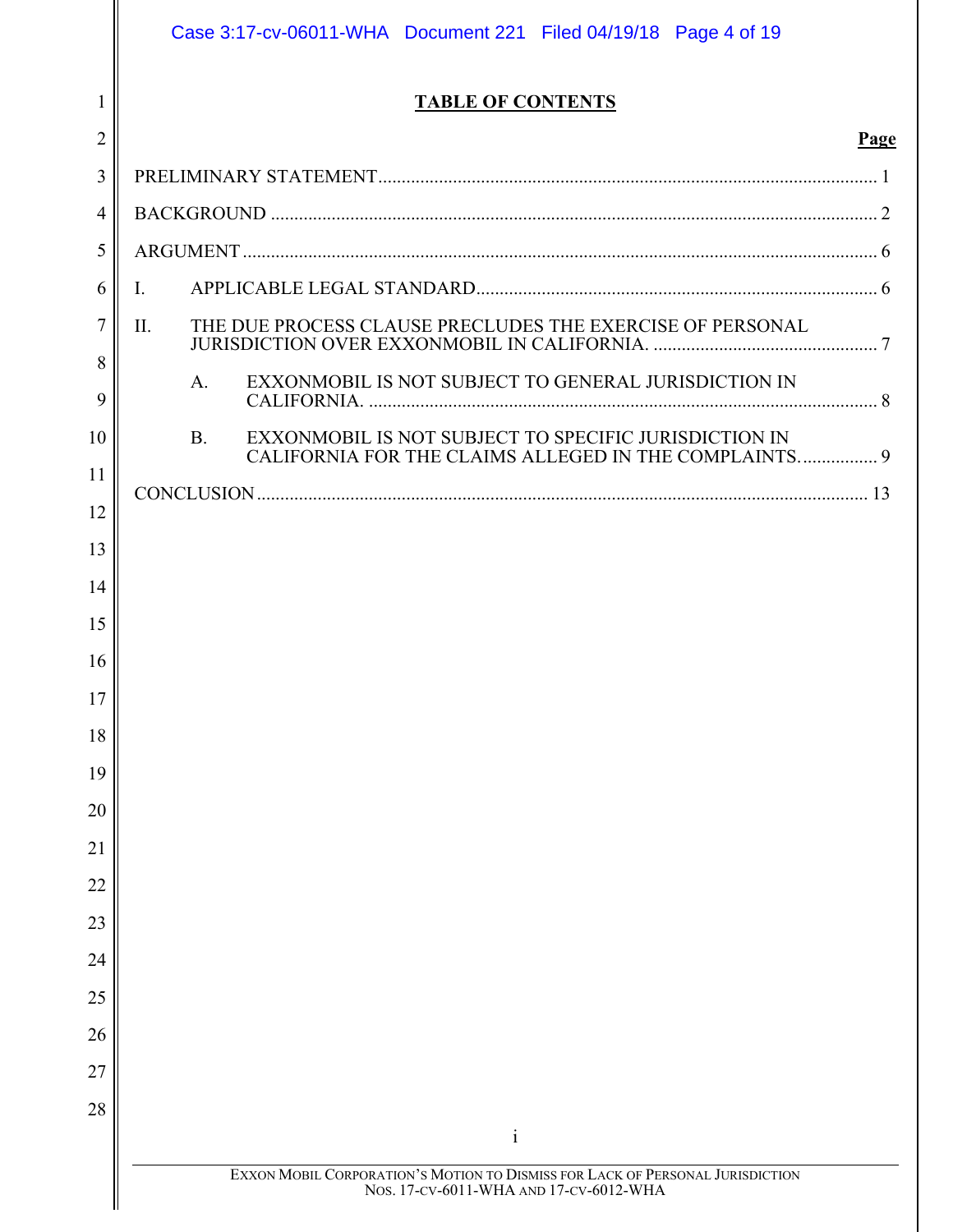|          | Case 3:17-cv-06011-WHA Document 221 Filed 04/19/18 Page 5 of 19                                                                                 |  |  |  |  |
|----------|-------------------------------------------------------------------------------------------------------------------------------------------------|--|--|--|--|
| 1        | <b>TABLE OF AUTHORITIES</b>                                                                                                                     |  |  |  |  |
| 2        | Page(s)                                                                                                                                         |  |  |  |  |
| 3        | <b>CASES</b>                                                                                                                                    |  |  |  |  |
| 4        | $AM$ Tr. v. UBS $AG$ ,                                                                                                                          |  |  |  |  |
| 5        | Axiom Foods, Inc. v. Acerchem Int'l, Inc.,                                                                                                      |  |  |  |  |
| 6        |                                                                                                                                                 |  |  |  |  |
| 7        | BNSF Ry. Co. v. Tyrrell,                                                                                                                        |  |  |  |  |
| 8        | Bristol-Myers Squibb Co. v. Superior Court,                                                                                                     |  |  |  |  |
| 9        |                                                                                                                                                 |  |  |  |  |
| 10       | Chan v. Soc'y Expeditions, Inc.,                                                                                                                |  |  |  |  |
| 11       | Daimler AG v. Bauman,                                                                                                                           |  |  |  |  |
| 12       |                                                                                                                                                 |  |  |  |  |
| 13       | Elec. Frontier Found. v. Glob. Equity Mgmt. (SA) Pty Ltd.,                                                                                      |  |  |  |  |
| 14       | Glencore Grain Rotterdam B.V. v. Shivnath Rai Harnarain Co.,                                                                                    |  |  |  |  |
| 15       |                                                                                                                                                 |  |  |  |  |
| 16       | Hanwa Am. Corp. v. Telling Indus., LLC,                                                                                                         |  |  |  |  |
| 17       |                                                                                                                                                 |  |  |  |  |
| 18       |                                                                                                                                                 |  |  |  |  |
| 19       | Martinez v. Aero Caribbean,                                                                                                                     |  |  |  |  |
| 20<br>21 | Native Village of Kivalina v. ExxonMobil Corp.,<br>663 F. Supp. 2d 863 (N.D. Cal. 2009), aff <sup>7</sup> d on other grounds, 696 F.3d 849 (9th |  |  |  |  |
| 22       |                                                                                                                                                 |  |  |  |  |
| 23       | Poga Mgmt Partners LLC v. Medfiler,                                                                                                             |  |  |  |  |
| 24       | Ranza v. Nike,                                                                                                                                  |  |  |  |  |
| 25       |                                                                                                                                                 |  |  |  |  |
| 26       | Univ. of Tex. S.W. Med. Ctr. v. Nassar,                                                                                                         |  |  |  |  |
| 27       | Williams v. Yamaha Motor Co.,                                                                                                                   |  |  |  |  |
| 28       |                                                                                                                                                 |  |  |  |  |
|          | $\overline{11}$                                                                                                                                 |  |  |  |  |

EXXON MOBIL CORPORATION'S MOTION TO DISMISS FOR LACK OF PERSONAL JURISDICTION NOS. 17-CV-6011-WHA AND 17-CV-6012-WHA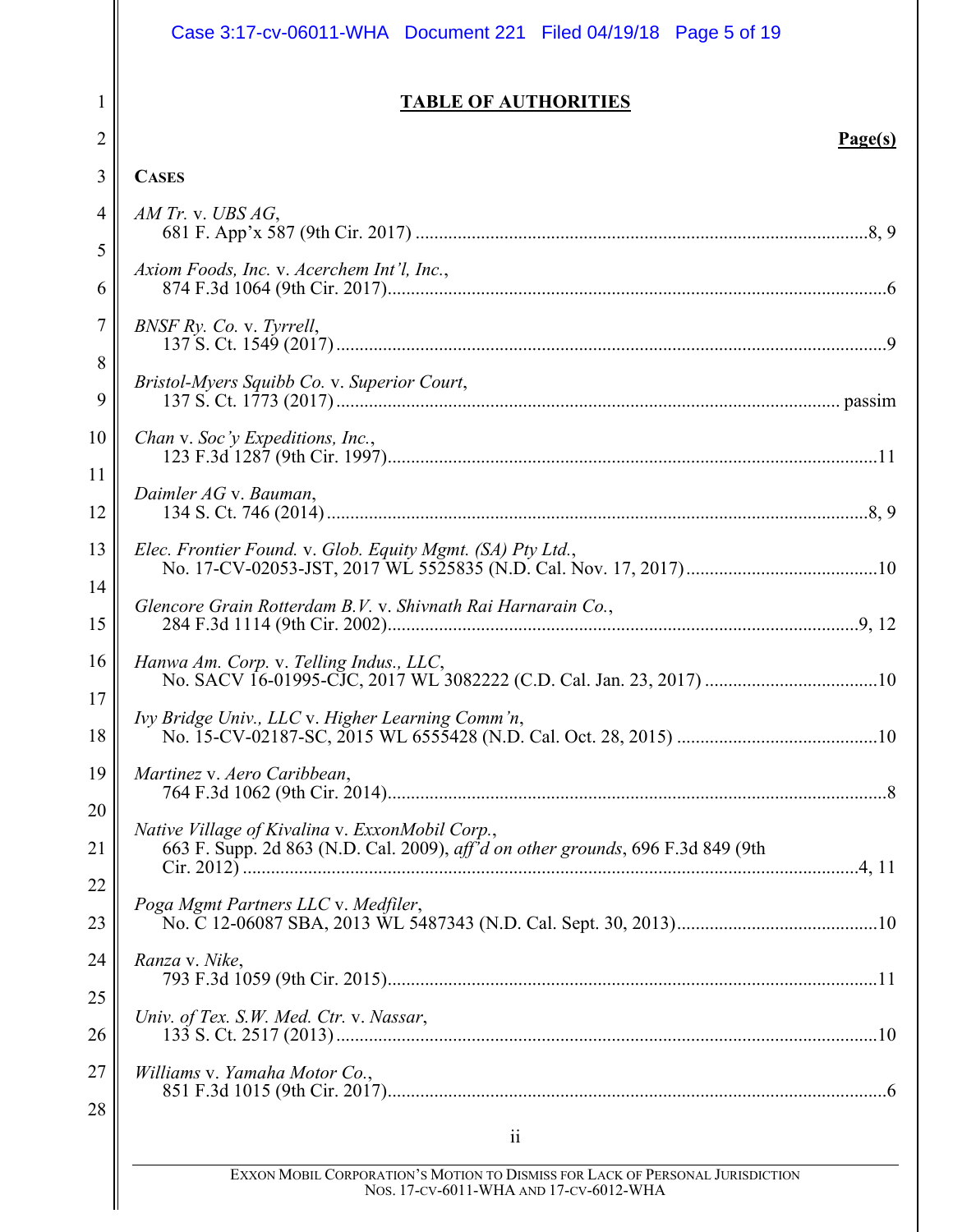|                     | Case 3:17-cv-06011-WHA  Document 221  Filed 04/19/18  Page 6 of 19            |  |  |
|---------------------|-------------------------------------------------------------------------------|--|--|
| 1                   | <b>STATUTES</b>                                                               |  |  |
| 2                   |                                                                               |  |  |
| 3                   | <b>OTHER AUTHORITIES</b>                                                      |  |  |
| 4                   |                                                                               |  |  |
| 5                   |                                                                               |  |  |
| 6<br>$\overline{7}$ | Richard Heede, Tracing Anthropogenic Carbon Dioxide and Methane Emissions to  |  |  |
| 8                   |                                                                               |  |  |
| 9                   |                                                                               |  |  |
| 10                  |                                                                               |  |  |
| 11                  |                                                                               |  |  |
| 12                  |                                                                               |  |  |
| 13                  |                                                                               |  |  |
| 14                  |                                                                               |  |  |
| 15                  |                                                                               |  |  |
| 16                  |                                                                               |  |  |
| 17                  |                                                                               |  |  |
| 18                  |                                                                               |  |  |
| 19                  |                                                                               |  |  |
| 20                  |                                                                               |  |  |
| 21                  |                                                                               |  |  |
| 22                  |                                                                               |  |  |
| 23                  |                                                                               |  |  |
| 24                  |                                                                               |  |  |
| 25                  |                                                                               |  |  |
| 26                  |                                                                               |  |  |
| 27                  |                                                                               |  |  |
| 28                  | iii                                                                           |  |  |
|                     | EXXON MOBIL CORPORATION'S MOTION TO DISMISS FOR LACK OF PERSONAL JURISDICTION |  |  |
|                     | Nos. 17-CV-6011-WHA AND 17-CV-6012-WHA                                        |  |  |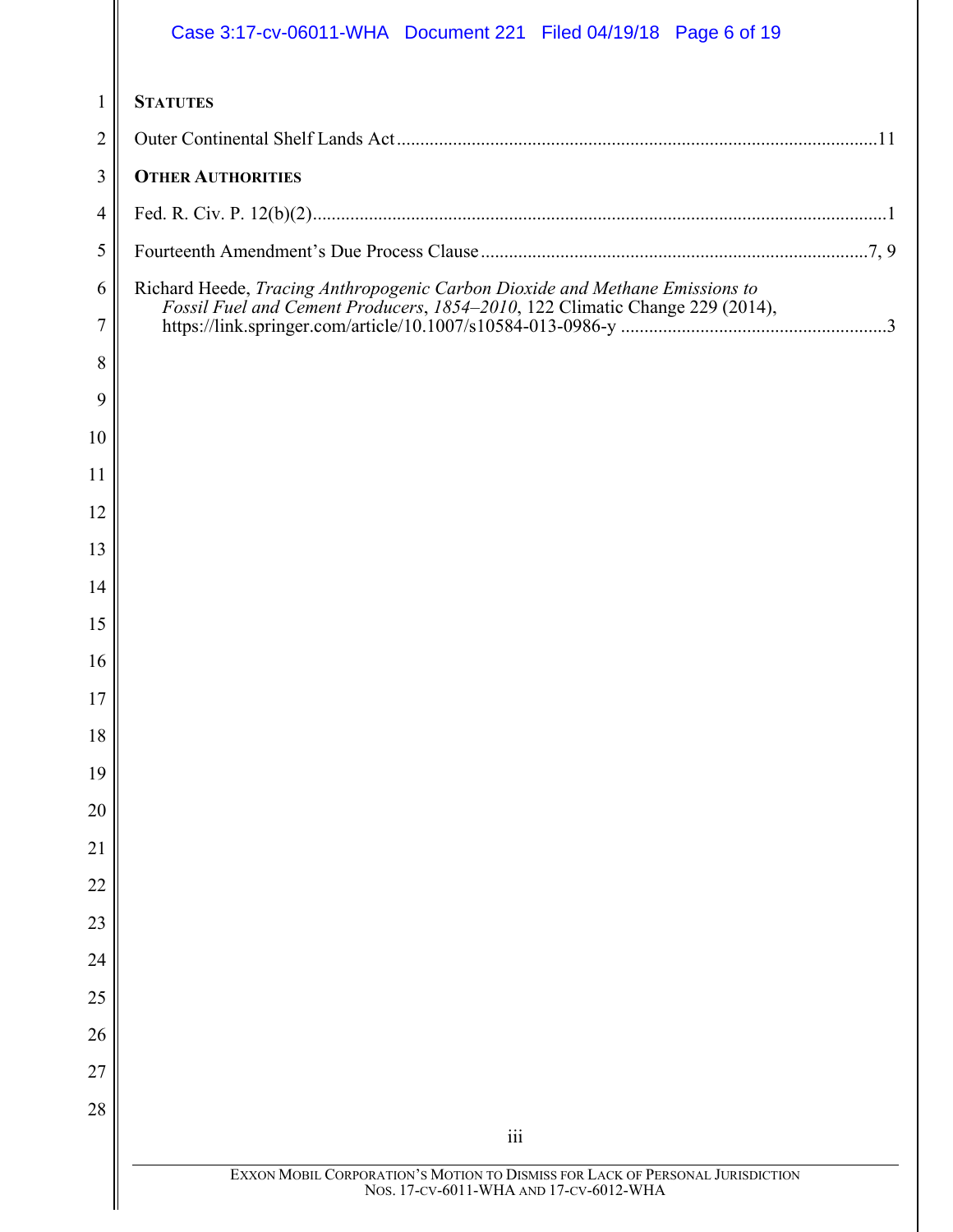### **MEMORANDUM OF POINTS AND AUTHORITIES**

Defendant Exxon Mobil Corporation ("ExxonMobil") respectfully submits this memorandum of points and authorities in support of its motion pursuant to Federal Rule of Civil Procedure 12(b)(2) to dismiss it from this case for lack of personal jurisdiction.

### <span id="page-6-1"></span>**PRELIMINARY STATEMENT**

Frustrated by their inability to effectuate fundamental changes to worldwide energy policy within the confines of our federal system, the Cities of San Francisco and Oakland (together, the "Cities") ask the Court to wade into a political thicket and fundamentally reshape the energy industry as we know it. To achieve this goal, the Cities invite the Court to pass judgment on the social utility of the "use of fossil fuels – oil, natural gas and coal" from "the mid Nineteenth Century to present" to weigh, with the benefit of hindsight, the relative costs and benefits of every business activity and decision ExxonMobil has undertaken in its [1](#page-6-2)35-year history. (FAC  $\P$  $[2, 94(b).]$ <sup>1</sup> Putting to one side the justiciability of these policy questions, and the hypocrisy in the Cities' continued reliance on fossil fuels while advancing such claims, the FACs suffer from defects that are simpler, but equally fatal: they were filed in the wrong forum.

16 17 18 The same federal system that prevents the Cities from making international energy policy also cabins the authority of tribunals in California to impose liability on out-of-state actors like ExxonMobil, a Texas-based company incorporated in New Jersey. Due process requires that if courts in California are to sit in judgment of ExxonMobil, the plaintiff seeking that judgment must be able to demonstrate that its injuries would not have occurred but for ExxonMobil's activities in California. That causal link is lacking where, as here, a complaint pleads scant connections to California while claiming injuries resulting from an undifferentiated global phenomenon "centuries in the making," and allegedly caused by "combustion in worldwide machinery that use [fossil fuels], like automobiles, jets, ships, train engines, powerplants, heating systems, factories, and so on." (Order Denying

<span id="page-6-2"></span>25

28

1

1

2

3

4

<span id="page-6-0"></span>5

6

7

8

9

10

11

12

13

14

 <sup>1</sup> The Cities' two First Amended Complaints are virtually identical. Because the similarly numbered paragraphs in each First Amended Complaint contain similar allegations, this motion will simply cite to the "FAC."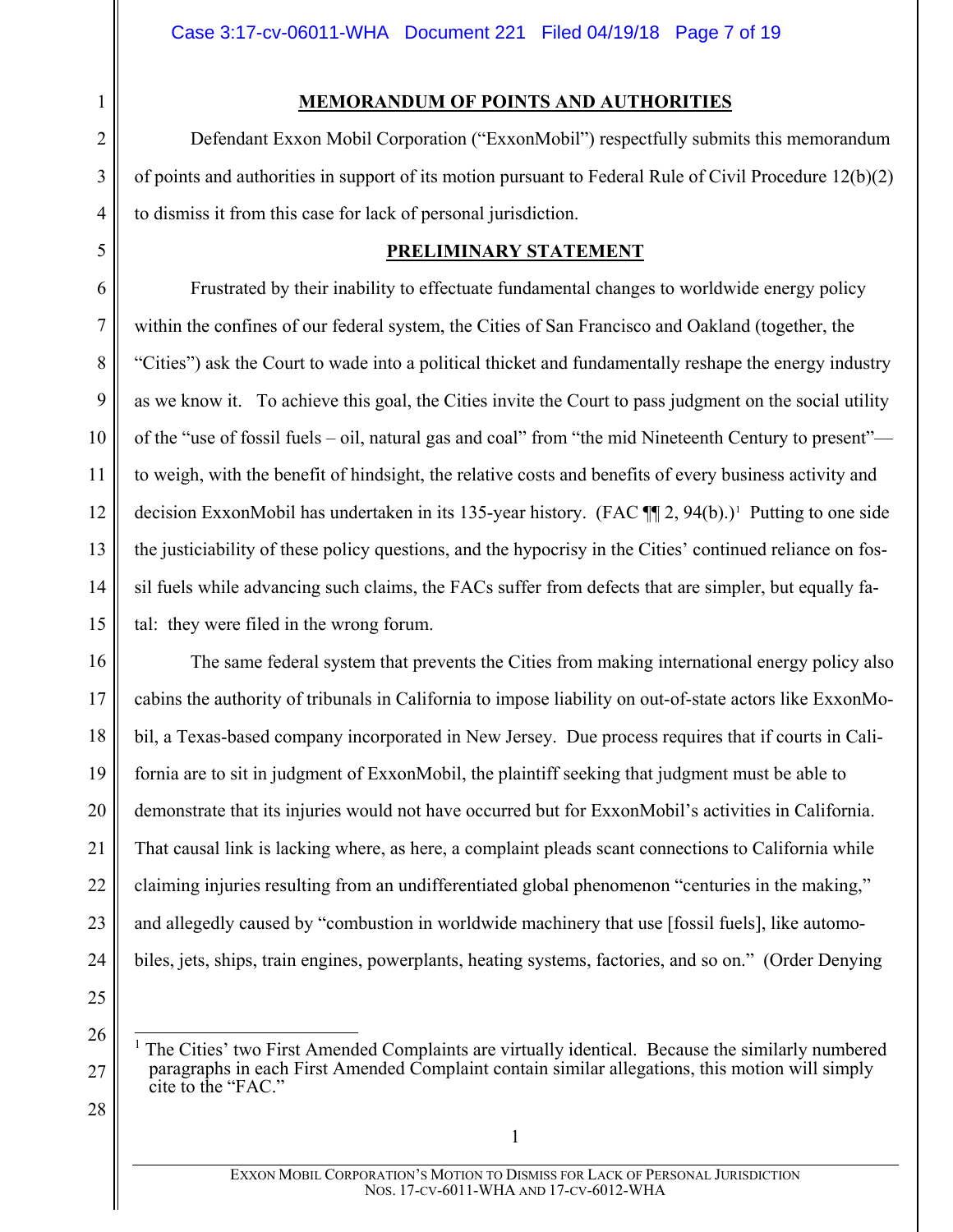1 2 3 4 5 6 7 8 9 10 11 12 13 Remand at  $2, 4.$  $2, 4.$ )<sup>2</sup> Indeed, as the Court has already discerned, the Cities' "theory is not actually tied to operations in California" at all, but rather "tied to global effects" that are alleged to impact the Cities—along with virtually every other location on the planet. (Feb. 8, 2018 Hr'g Tr. (Sestito Decl. Ex.  $1<sup>3</sup>$  $1<sup>3</sup>$  $1<sup>3</sup>$  at 25:16-18.) Compounding this pleading failure, in seeking remand to state court, the Cities have now *twice* argued that there is *not* a causal link between their claimed injuries and any Defendant's discrete activities at any particular place or time. Having twice advanced a contrary position, the Cities cannot seriously contend that ExxonMobil's limited activities in California are a "but for" cause of their purported injuries. Under these circumstances, the exercise of personal jurisdiction over ExxonMobil in connection with the Cities' claims would be improper, and would discard well-settled principles that prevent a corporation from being called to answer for *all* of its business activities wherever it conducts *any* of its business activities. The Amended Complaints fail to plead sufficient contacts to require ExxonMobil to defend itself against such sweeping claims in this forum, and ExxonMobil therefore should be dismissed from these cases.

#### **BACKGROUND**

15 16 17 18 19 20 21 22 23 The Cities seek to hold ExxonMobil and four other energy companies uniquely liable for virtually all of the alleged negative consequences of the energy system that humanity has developed and relied on "since the dawn of the Industrial Revolution"—that is, "from the mid Nineteenth Century to present." (FAC ¶ 94(b).) The Cities' original complaints made no effort to establish jurisdiction by pleading that the Cities' claimed injuries were caused by ExxonMobil's conduct anywhere in California, and, strikingly, the Amended Complaints remain devoid of any allegations that the Cities' injuries would not have occurred absent ExxonMobil's activities in California. The current Complaints thus fare no better than the originals, despite adopting a kitchen sink approach that recites nearly every conceivable connection between ExxonMobil and California, no matter how unrelated to the

24

<span id="page-7-0"></span>14

<span id="page-7-2"></span>27

<span id="page-7-1"></span><sup>25</sup> 26

 $2$  References to the "Order Denying Remand" are to the Order Denying Plaintiffs' Motion to Remand, docketed at ECF No. 134 in the Oakland case (No. 3:17-cv-6011) and ECF No. 116 in the San Francisco case (No. 3:17-cv-6012).

<sup>&</sup>lt;sup>3</sup> References to the "Sestito Decl." refer to the Declaration of Dawn Sestito In Support of Exxon Mobil Corporation's Motion to Dismiss for Lack of Personal Jurisdiction, filed herewith.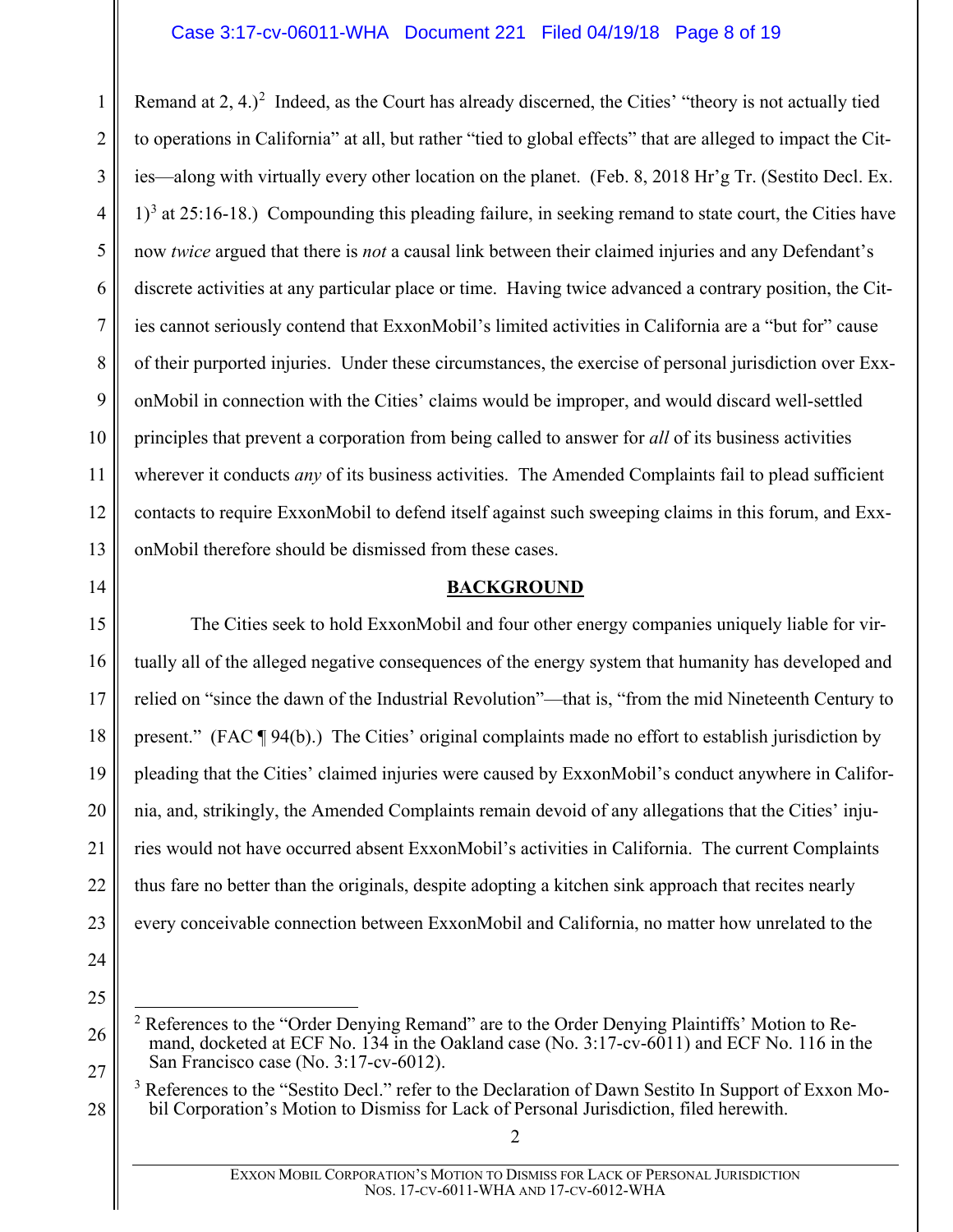#### Case 3:17-cv-06011-WHA Document 221 Filed 04/19/18 Page 9 of 19

1 2 3 4 5 6 Cities' claims. (FAC ¶¶ 56-59.) Although the Amended Complaints claim not to take issue with carbon emissions directly, by the Amended Complaints' own telling, the consequences the Cities complain of are the result of the combustion of fossil fuels, which "release[s] greenhouse gases … which trap atmospheric heat and increase global temperatures." (FAC ¶ 74.) This warming, the Amended Complaints claim, leads to "accelerated sea level rise through thermal expansion of ocean water and melting of land-based ice." (FAC ¶ 1.)

7 8 9 10 11 12 13 14 15 16 17 18 19 20 Although the Cities seek to lay *all* of the costs of responding to these phenomena at the feet of ExxonMobil and its four co-defendants jointly and severally (FAC ¶ 10), as the Court has recognized in denying remand, the Amended Complaints also implicate the conduct of innumerable third parties—anybody who may have used the "automobiles, jets, ships, train engines, powerplants, heating systems, [and] factories" to combust fossil fuels since the Industrial Revolution. (Order Denying Remand at 2.) Indeed, the Amended Complaints, as the complaints that preceded them, freely acknowledge that there are "other contributors" to the global warming phenomenon that the Cities identify as the basis for their claims. (FAC ¶ 94.) In fact, the Amended Complaints provide additional detail about the *paucity* of ExxonMobil's purported contribution to global emissions, conceding that *all five* Defendants in this action are "*collectively* responsible, through their production, marketing, and sale of fossil fuels" for only 11% of emissions "since the dawn of the Industrial Revolution." (*Id.* (emphasis added).) And the source the Amended Complaints cite for that proposition makes clear that 97% of emissions since the Industrial Revolution have no connection to ExxonMobil (or its predecessors or affiliates) at all.[4](#page-8-1)

21 22 23 24 25 Notwithstanding the contribution of billions of third parties to the situation the Cities complain of, the Amended Complaints still make no effort to tie any particular climate-related injury whether a storm surge or generalized sea level rise—to any particular carbon emissions. Nor do the Amended Complaints plead any link between such emissions and any particular emitter or, as necessary for Plaintiffs' claims, to any conduct of the defendant fossil fuel producers or marketers. And

<span id="page-8-1"></span>26 27

<span id="page-8-0"></span> <sup>4</sup> Richard Heede, *Tracing Anthropogenic Carbon Dioxide and Methane Emissions to Fossil Fuel and Cement Producers*, *1854–2010*, 122 Climatic Change 229, 237 (2014), https://link.springer.com/article/10.1007/s10584-013-0986-y.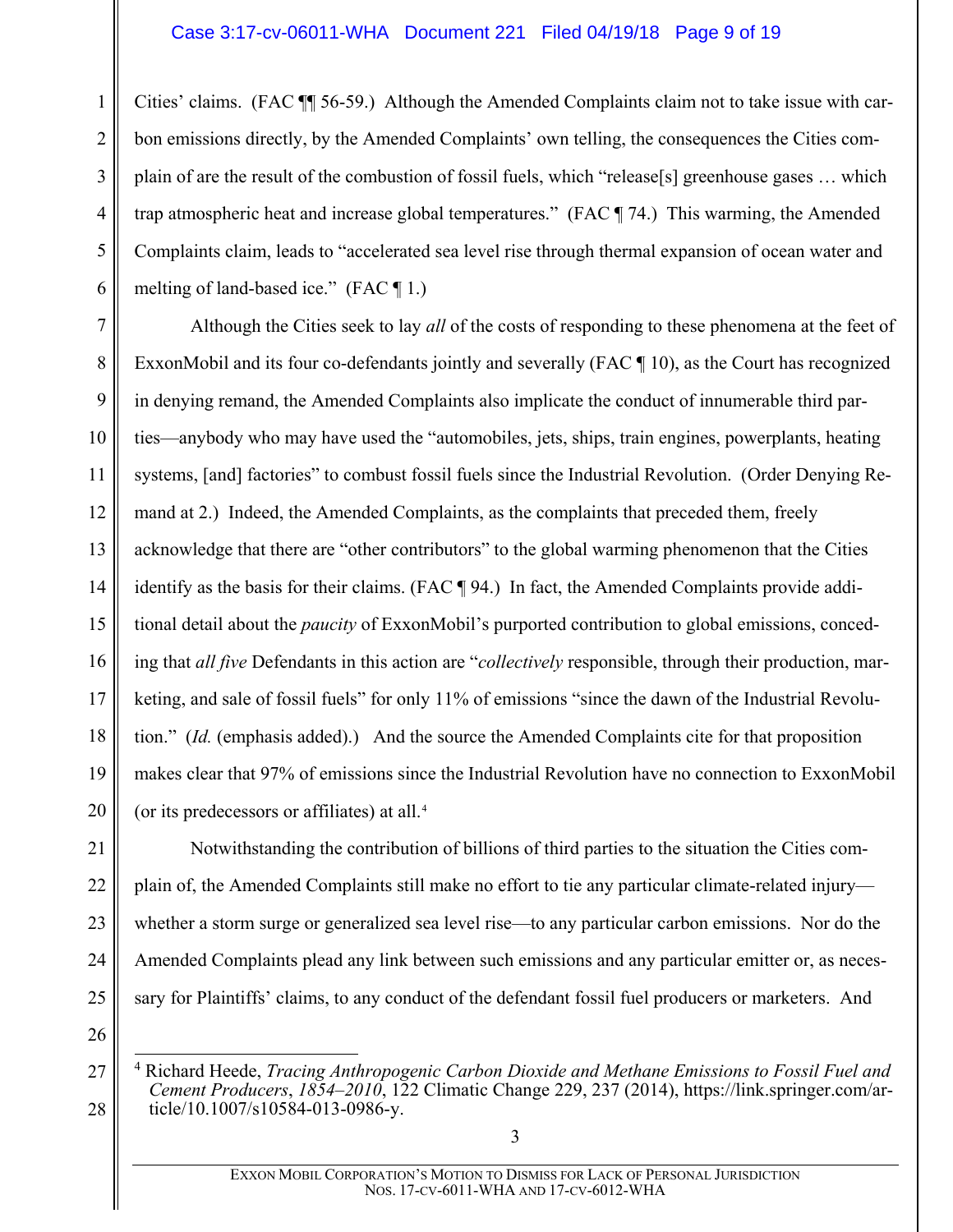### Case 3:17-cv-06011-WHA Document 221 Filed 04/19/18 Page 10 of 19

<span id="page-9-0"></span>1 2 3 4 5 6 7 8 9 10 11 although the Cities' Amended Complaints in these cases do not admit that such attribution is impossible, in another case brought by the Cities' private attorney, Matthew Pawa, Judge Saundra Brown Armstrong ruled that "there is no realistic possibility of tracing any particular alleged effect of global warming to any particular emissions by any specific person, entity, or group at any particular point in time." *Native Village of Kivalina* v. *ExxonMobil Corp.*, 663 F. Supp. 2d 863, 880 (N.D. Cal. 2009), *aff'd on other grounds*, 696 F.3d 849 (9th Cir. 2012). Consistent with Judge Armstrong's reasoning, Mr. Pawa recently conceded as much in a parallel nuisance lawsuit filed against the same five defendants in New York. There, the plaintiff City of New York—in a filing signed by Mr. Pawa—admitted that the "[g]reenhouse gas molecules" purportedly causing New York City's claimed injuries "cannot be traced to their source" because they "quickly diffuse and comingle in the atmosphere." (Sestito Decl. Ex.  $2 \P 75.$  $2 \P 75.$  $2 \P 75.$ )<sup>5</sup>

In stark contrast to the broad sweep of the Cities' claims, the Amended Complaints' allegations regarding ExxonMobil's connections to California are limited, even after the Cities elected to overhaul those allegations in their amended filings. The Amended Complaints allege a number of connections between ExxonMobil and California, none of which can plausibly be labeled a "but for" cause of the Cities' claimed injuries:

*First,* that ExxonMobil and two of its non-party subsidiaries are registered to do business in California and have designated agents for service of process here—facts that are irrelevant to the question of whether ExxonMobil can be compelled to answer *these* claims in California. (FAC ¶ 56.)

20 21 22 23 *Second*, that ExxonMobil "through its [non-party] subsidiaries, produces" some unspecified quantum of oil in California and "owns and/or operates port facilities in California for receipt of" some unspecified amount of crude oil. (FAC ¶ 57.) These allegations do not explain how the marketing, sale, or combustion of any such oil—wherever that may occur—has any causal relationship to

24

12

13

14

15

16

17

18

<span id="page-9-1"></span><sup>25</sup> 26 27 28 <sup>5</sup> In the New York City amended complaint, aside from conceding that 97% of emissions have no connection to ExxonMobil, Mr. Pawa also concedes that approximately 90% of the 3% of emissions that *may* have some link to ExxonMobil were emitted by unknown third parties, not ExxonMobil itself. (Sestito Decl. Ex. 2 ¶ 3.) ExxonMobil does not concede that greenhouse gases can be attributed to particular emitters as the New York City amended complaint suggests, nor does it concede the accuracy of the methodology used in the sources cited by the New York City amended complaint.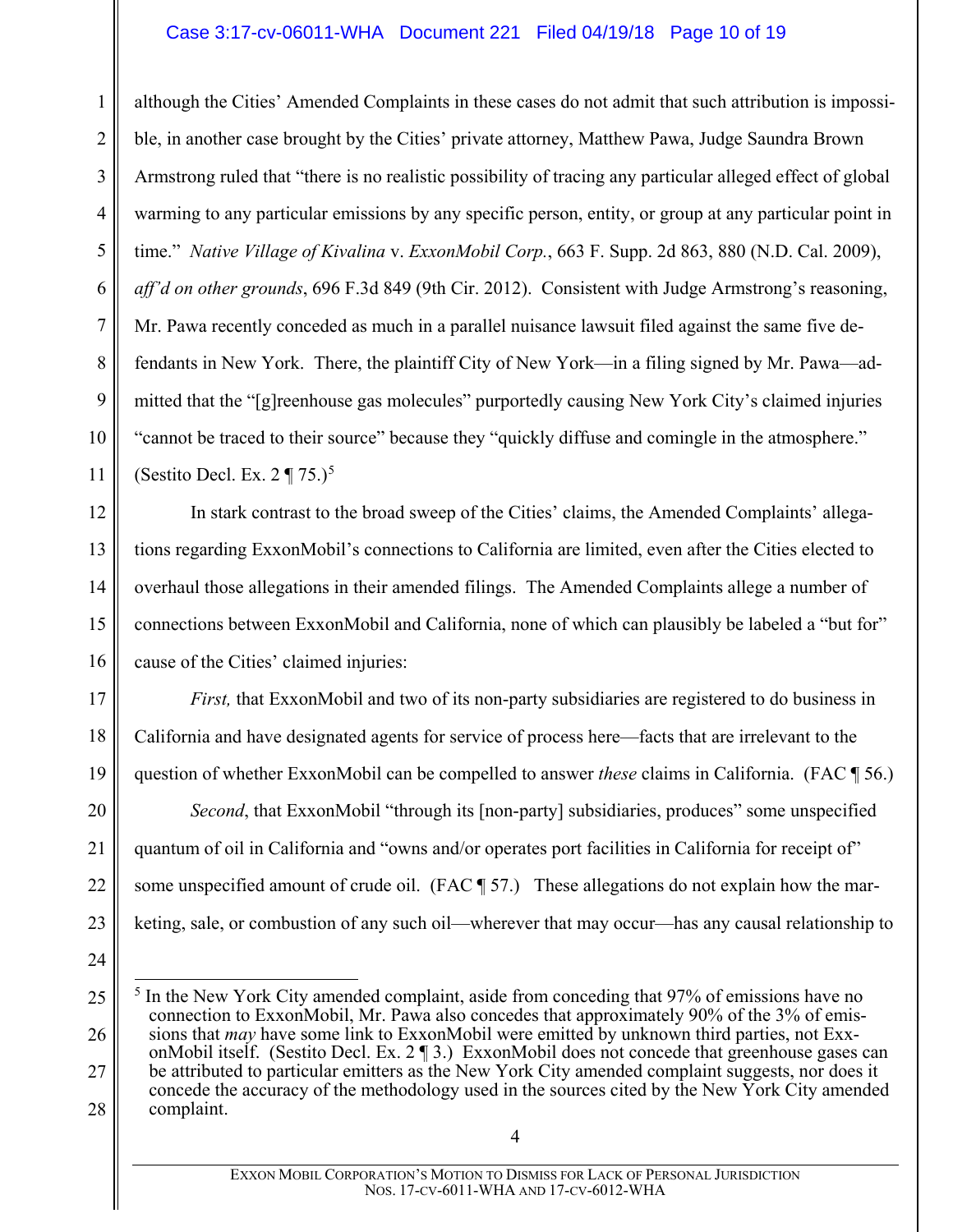the Cities' claimed injuries.

*Third*, that ExxonMobil *previously* "owned and operated," through-third party subsidiaries "including Socony Mobil Oil Co. and Mobil Oil Corp.," two refineries in California where "crude oil was refined into finished fossil fuel products." (*Id.*) Plaintiffs further attempt to bolster their jurisdictional allegations by providing an approximate amount of crude oil produced by these refineries. (*Id.*) Crucially, however, the Amended Complaints fail to assert that the fossil fuels refined at these facilities were extracted by ExxonMobil, or that the finished fossil fuel products produced at these refineries caused the Cities' injuries.

*Fourth*, that ExxonMobil, "through its [non-party] subsidiaries" produces oil *in Alaska*, and that, on pure information and belief, some unspecified amount of such oil is transported to California. (FAC ¶ 58.) Again, the Amended Complaints fail to allege that the combustion of this oil which traverses California—but which concededly is produced elsewhere—caused the sea level rise or other injuries of which the Cities complain.

19 20 *Fifth*, that "Exxon-branded gasoline stations" exist in California. (*Id.*) In other words, the Amended Complaints allege that ExxonMobil's trademarks may be displayed at service stations in California. Although Plaintiffs assert that "Exxon exercises control over gasoline product quality and specifications" at these stations, there is no allegation that these service stations are owned or operated by ExxonMobil. (*Id.*) Nor is there any allegation that these stations sell fossil fuels extracted by ExxonMobil, and the Amended Complaints likewise fail to allege how the quantities of fossil fuels sold by such stations caused the Cities' claimed injuries.

*Sixth*, that "Exxon offers credit cards to consumers, through its interactive website, to promote sales of gasoline and other products at its branded gasoline stations" and "offer[s] consumers discounts" on gasoline at ExxonMobil-branded stations. (*Id.*) These allegations simply describe purported aspects of the nationwide retail gasoline business without any suggestion that these activities have any relation to the Cities' claimed injuries in this case.

26 27 28 *Seventh*, and finally, that "Exxon is responsible for the pre-merger conduct of Mobil Corporation with respect to all relevant issues herein, and the contact of Mobil are attributable to Exxon." (FAC ¶ 59*.*) But Plaintiffs' conclusory assertion fails to explain not only how Mobil Corporation's

21

22

23

24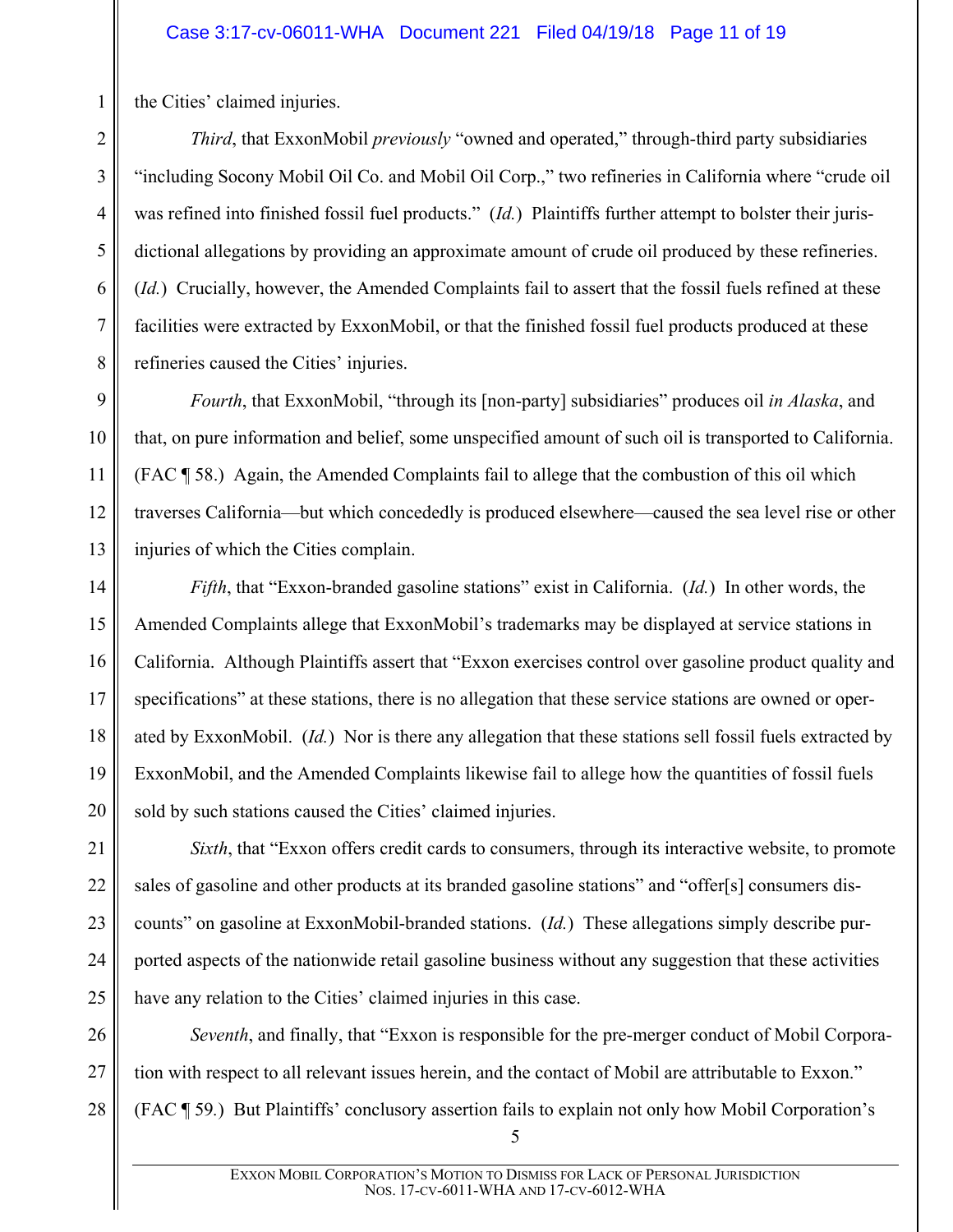#### Case 3:17-cv-06011-WHA Document 221 Filed 04/19/18 Page 12 of 19

1 2 3 4 contacts are sufficient for the Court to have personal jurisdiction over ExxonMobil, but, more significantly, what those contacts with California might be. Needless to say, Plaintiffs do not make any allegation that the Cities' claimed present and future injuries would not have occurred absent the operations of Mobil Corporation.

In sum, for all the new filler injected into the Amended Complaints, they retain the fatal flaw of the Cities' original pleadings: they fail to allege at all, much less plausibly, that the Cities' claimed climatic injuries would not have occurred absent ExxonMobil's activities in California. On this slim foundation, the Cities seek to hale out-of-state actor ExxonMobil into Court to answer for alleged climatic injuries supposedly caused by the sum total of its worldwide business operations, and those of all other producers and users of fossil fuels, spanning the company's entire 135-year history.

#### <span id="page-11-2"></span>**ARGUMENT**

12 13 14 15 The California contacts alleged in the Amended Complaints do not supply a basis to compel ExxonMobil to defend the entirety of its worldwide business activities in a foreign forum. As detailed below, to hold otherwise would be to abandon settled notions of due process and to instead endorse jurisdictional theories with no apparent limiting principle.

16

5

6

7

8

9

10

<span id="page-11-0"></span>11

#### <span id="page-11-3"></span><span id="page-11-1"></span>**I. APPLICABLE LEGAL STANDARD**

17 18 19 20 "Federal courts apply state law to determine the bounds of their jurisdiction over a party." *Williams* v. *Yamaha Motor Co.*, 851 F.3d 1015, 1020 (9th Cir. 2017) (citing Fed. R. Civ. P.  $4(k)(1)(A)$ ). California authorizes its courts to exercise jurisdiction "to the full extent that such exercise comports with due process." *Id.* (citing Cal. Code Civ. Proc. § 410.10). Accordingly, "the juris-

21 dictional analyses under [California] state law and federal due process are the same." *Axiom Foods,* 

22 *Inc.* v. *Acerchem Int'l, Inc.*, 874 F.3d 1064, 1067 (9th Cir. 2017) (quoting *Mavrix Photo, Inc.* v.

23 24 25 26 27 *Brand Techs., Inc.*, 647 F.3d 1218, 1223 (9th Cir. 2011)) (internal quotation marks omitted). To exercise jurisdiction consistent with due process, a plaintiff must, *inter alia*, demonstrate that its claim is "one which arises out of or relates to the defendant's forum-related activities." *Id.* at 1068 (quoting *Dole Food Co., Inc.* v. *Watts*, 303 F.3d 1104, 1111 (9th Cir. 2002)) (internal quotation marks omitted). As the party haling defendants into court, the "plaintiff bears the burden of satisfying" this re-

28 quirement. *Id.* (quoting *Schwarzenegger* v. *Fred Martin Motor Co.*, 374 F.3d 797, 802 (9th Cir.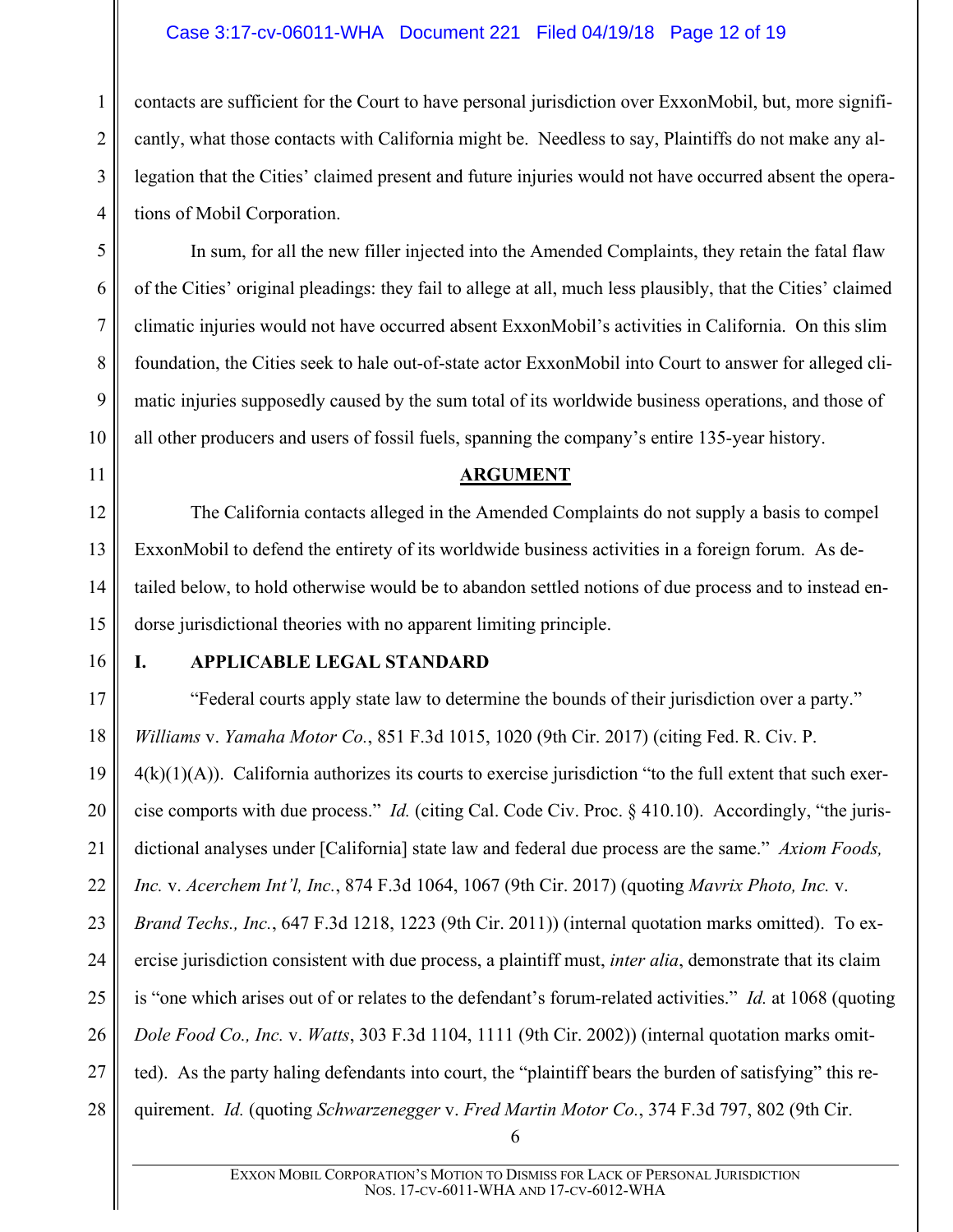2004)) (internal quotation marks omitted).

# 2 3

4

5

6

7

8

9

10

11

12

13

14

1

# <span id="page-12-0"></span>**II. THE DUE PROCESS CLAUSE PRECLUDES THE EXERCISE OF PERSONAL JURISDICTION OVER EXXONMOBIL IN CALIFORNIA.**

"[R]estrictions on personal jurisdiction 'are more than a guarantee of immunity from inconvenient or distant litigation. They are a consequence of territorial limitations on the power of the respective States.'" *Bristol-Myers Squibb Co.* v. *Superior Court*, 137 S. Ct. 1773, 1780 (2017) (quoting *Hanson* v. *Denckla*, 357 U.S. 235, 251 (1958)). Accordingly, as the Court in *Bristol-Myers Squibb* confirmed mere months ago:

<span id="page-12-1"></span>Even if the defendant would suffer minimal or no inconvenience from being forced to litigate before the tribunals of another State; even if the forum State has a strong interest in applying its law to the controversy; even if the forum State is the most convenient location for litigation, the Due Process Clause, acting as an instrument of interstate federalism, may sometimes act to divest the State of its power to render a valid judgment.

<span id="page-12-2"></span>15 16 17 18 19 20 137 S. Ct. at 1780-81 (internal quotation marks omitted) (quoting *World-Wide Volkswagen Corp.* v. *Woodson*, 444 U.S. 286, 294 (1980)). In recognition of this bedrock principle of our federal system, the exercise of authority over an out-of-state defendant is "subject to review for compatibility with the Fourteenth Amendment's Due Process Clause" because the "assertion of jurisdiction exposes defendants to the [forum] State's coercive power . . . ." *Id.* at 1779 (quoting *Goodyear Dunlop Tires Operations, S.A.* v. *Brown*, 564 U.S. 915, 918 (2011)).

21 22 23 24 25 26 27 28 The Due Process Clause cabins the authority of courts in a particular forum to exercise coercive power on out-of-state defendants within "two types of personal jurisdiction: 'general' (sometimes called 'all-purpose') jurisdiction and 'specific' (sometimes called 'case-linked') jurisdiction." *Id.* at 1780 (citing *Goodyear*, 564 U.S. at 919). A court properly imbued with general jurisdiction may hear any claim against a defendant, even if all the conduct underlying the claim occurred outside of the forum state. *Id.* But our federal system limits the exercise of general jurisdiction over corporations to forums where a defendant "is fairly regarded as at home." *Id.* (quoting *Goodyear*, 564 U.S. at 924). Specific jurisdiction, by contrast, may be proper where a defendant is not "at home," but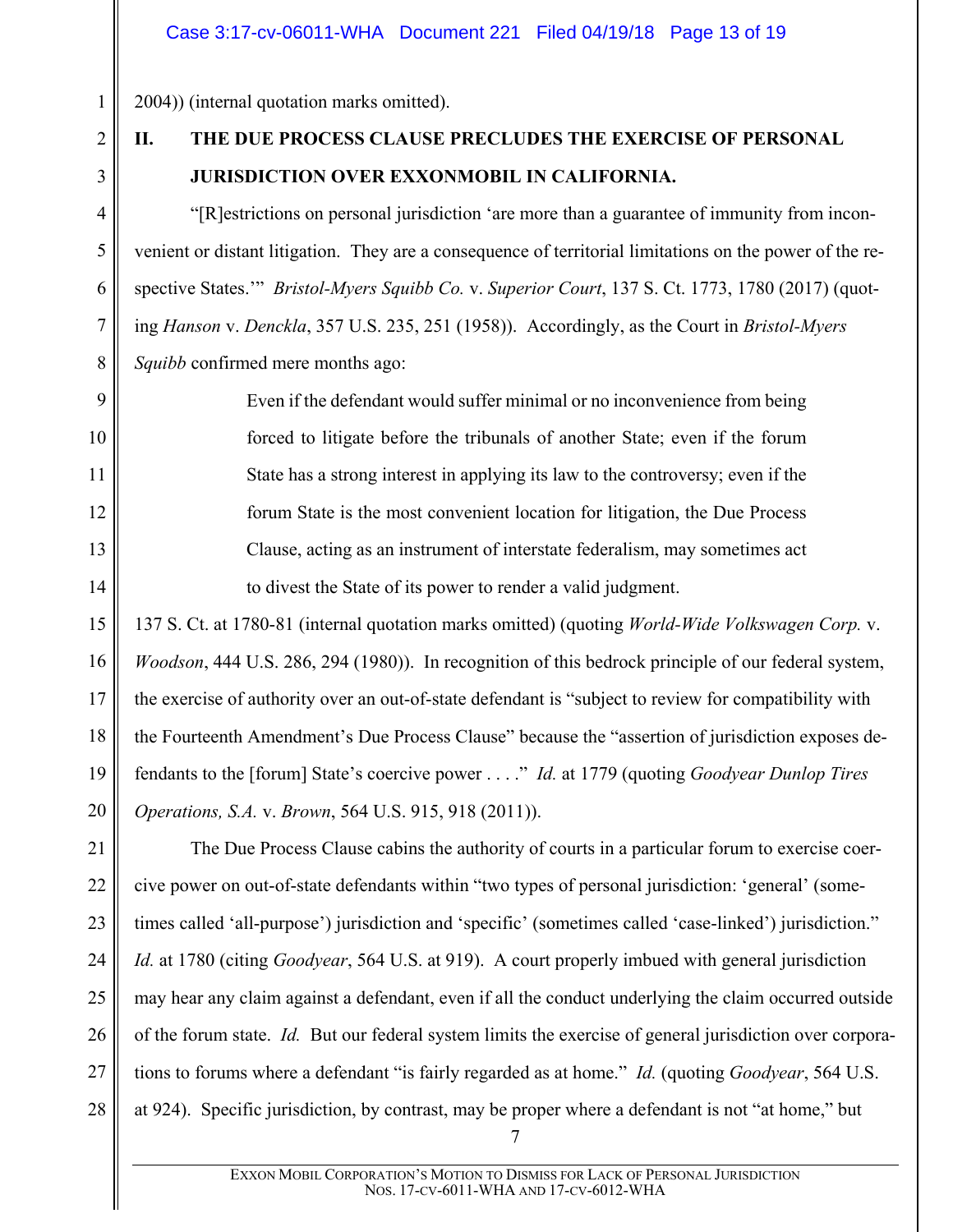1

2

3

4

5

6

7

8

9

10

11

12

13

14

<span id="page-13-2"></span><span id="page-13-1"></span>15

must be predicated on a substantial relationship between the forum and the discrete claim asserted in other words, for a court "to exercise specific jurisdiction [over a particular defendant], 'the *suit*' must 'aris[e] out of or relat[e] to the defendant's contacts with the *forum*.'" *Id.* (quoting *Daimler AG* v. *Bauman*, 134 S. Ct. 746, 754 (2014)). Application of these well-settled principles demonstrates that out-of-state defendant ExxonMobil is not susceptible to jurisdiction under either theory, and must be dismissed from this case.

# <span id="page-13-0"></span>**A. EXXONMOBIL IS NOT SUBJECT TO GENERAL JURISDICTION IN CALIFORNIA.**

ExxonMobil is not subject to "general" jurisdiction in California. Due process permits courts to exercise general jurisdiction over a defendant—and hear any and all claims against that defendant—only when that defendant can be deemed "at home" in the forum state. *Bristol-Myers Squibb*, 137 S. Ct. at 1780. But a defendant is "at home" in a forum only when it: (1) is incorporated in the forum; (2) has its principal place of business in that forum; or (3), in an "exceptional case," has operations that are "so substantial and of such a nature as to render the corporation at home" in the forum. *Daimler*, 134 S. Ct. at 760-61, 761 n.19; *AM Tr.* v. *UBS AG*, 681 F. App'x 587, 588 (9th Cir. 2017).

<span id="page-13-3"></span>16 17 18 19 20 21 22 23 24 25 26 27 28 None of the above considerations applies to ExxonMobil. The Amended Complaints themselves acknowledge that ExxonMobil is a New Jersey corporation with its "principal place of business" in Irving, Texas. (FAC ¶ 25.) The connections between ExxonMobil and California alleged in the Amended Complaints do not describe an "exceptional case" that would make ExxonMobil "at home" here. *See Daimler*, 134 S. Ct. at 761 n.19; *UBS AG*, 681 F. App'x at 588. To the contrary, ExxonMobil's contacts with California "are minor compared to its other worldwide contacts." *Martinez* v. *Aero Caribbean*, 764 F.3d 1062, 1070 (9th Cir. 2014) (affirming an order of this Court dismissing plaintiffs' claims for want of general jurisdiction). And those contacts are no more extensive than those of any other "multinational, vertically integrated" company (FAC ¶ 25) that has, at some point in the past, maintained some facilities here, conducted interstate commerce, and engaged in national advertising campaigns in major centers of trade. If ExxonMobil could be deemed "at home" in California based on the contacts described in the Amended Complaints, a plethora of large companies would constitute "exceptional" cases—and the exception would impermissibly swallow the rule. *See*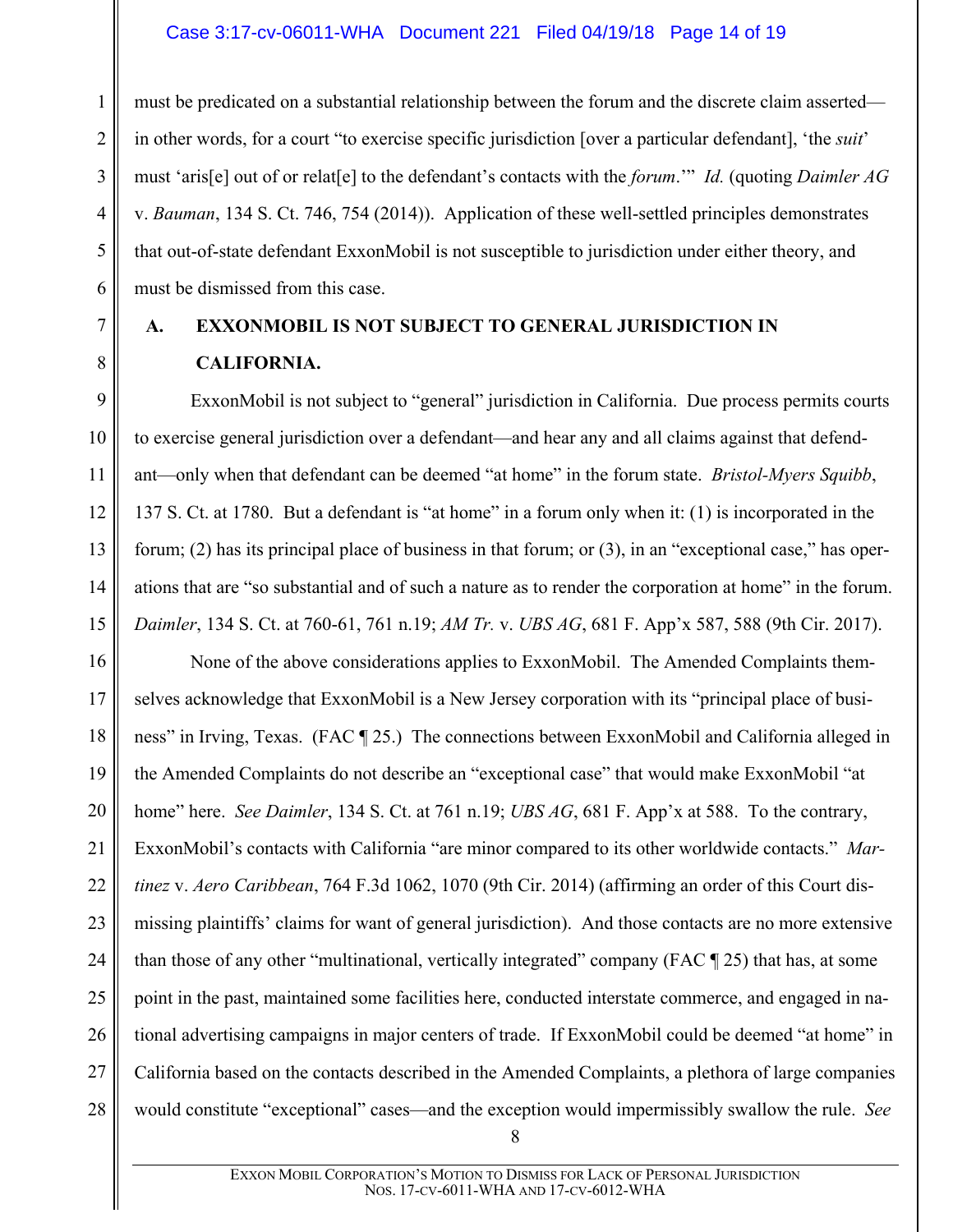<span id="page-14-3"></span><span id="page-14-1"></span>*Daimler*, 134 S. Ct. at 761-62, 761 n.19.

2 3 4 5 6 7 8 9 10 11 12 13 That is precisely what *Daimler* sought to avoid. As Justice Ginsburg cautioned in *Daimler* and the Ninth Circuit observed in *UBS AG*, "[a] corporation that operates in many places can scarcely be deemed at home in all of them." *UBS AG*, 681 F. App'x at 588 (quoting *Daimler*, 134 S. Ct. at 762 n.20). The exercise of general jurisdiction over ExxonMobil in this case could be justified only by resort to a "doing business" theory that the law has "evolved" away from. *Daimler*, 134 S. Ct. at 762 n.20. A finding of general jurisdiction over ExxonMobil in California thus cannot be squared with controlling precedents that foreclose such a theory. *See BNSF Ry. Co.* v. *Tyrrell*, 137 S. Ct. 1549, 1558-59 (2017) (declining to find an "exceptional case" justifying general jurisdiction in Montana, where a Texas-based Delaware corporation maintained "over 2,000 miles of railroad track and more than 2,000 employees"); *see also UBS AG*, 681 F. App'x at 588-89 (rejecting "a rule that would subject a large bank to general personal jurisdiction in any state in which the bank maintains a branch").

14 15

1

# <span id="page-14-5"></span><span id="page-14-2"></span><span id="page-14-0"></span>**B. EXXONMOBIL IS NOT SUBJECT TO SPECIFIC JURISDICTION IN CALIFOR-NIA FOR THE CLAIMS ALLEGED IN THE COMPLAINTS.**

16 17 18 19 20 21 22 23 24 25 The Due Process Clause likewise does not permit the exercise of specific jurisdiction over ExxonMobil in connection with the claims asserted by the Cities, largely identical to those alleged in the original complaints. The exercise of specific jurisdiction requires that a claim asserted by a plaintiff "aris[es] out of or relat[es] to the defendant's contacts with the forum." *Bristol-Myers Squibb*, 137 S. Ct. at 1780 (quoting *Daimler*, 134 S. Ct. at 754). Yet as this Court has already observed during oral argument on the Cities' motion to remand, Plaintiffs' "theory is not actually tied to operations in California," and instead is "tied to global effects" that are claimed to impact the Cities—as well as essentially every other location on Earth. (Sestito Decl. Ex. 1 at 25:16-18 No. 3:17-cv-6011 ECF No. 168-1, No. 3:17-cv-6012 ECF No. 149-1.). That is fatal to the exercise of specific jurisdiction over ExxonMobil in this forum.

<span id="page-14-4"></span>26 27 28 In this Circuit, to adequately allege that claims "arise out of" a defendant's forum contacts, the plaintiff must establish "but for" causation, *i.e.*, "that it would not have been injured 'but for' [the Defendant's] contacts with California." *Glencore Grain Rotterdam B.V.* v. *Shivnath Rai Harnarain*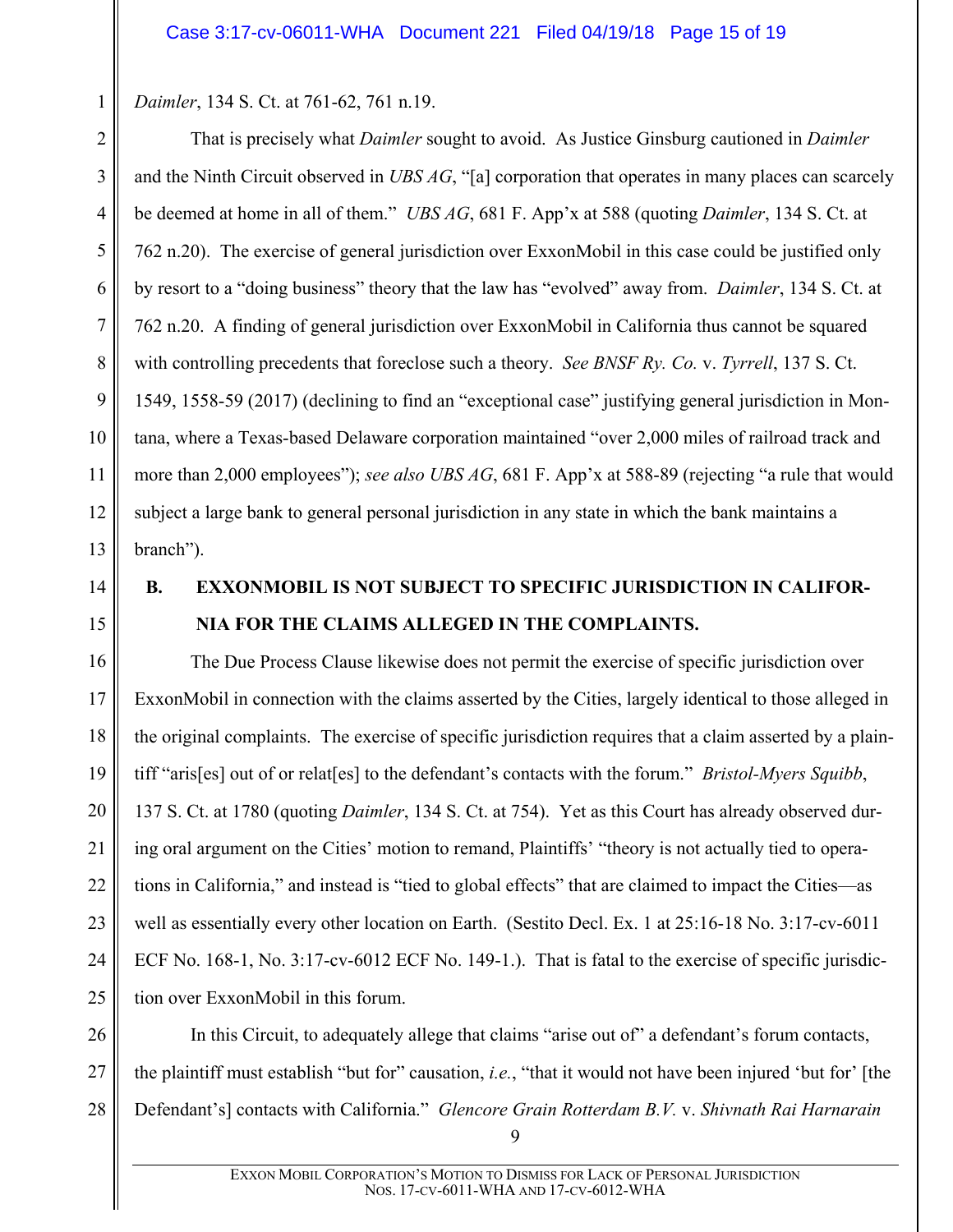1

2

<span id="page-15-4"></span>3

4

5

6

7

8

19

20

21

22

*Co.*, 284 F.3d 1114, 1123 (9th Cir. 2002) (citing *Doe* v. *Unocal Corp.*, 248 F.3d 915, 924 (9th Cir. 2001) (per curiam), *overruled on other grounds by Daimler*, 134 S. Ct. at 759-[6](#page-15-5)0).<sup>6</sup> And it is "textbook" law "that an action 'is not regarded as a cause of an event if the particular event would have occurred without it.'" *Univ. of Tex. S.W. Med. Ctr.* v. *Nassar*, 133 S. Ct. 2517, 2525 (2013) (quoting W. Keeton, D. Dobbs, R. Keeton, & D. Owen, *Prosser and Keeton on Law of Torts* 265 (5th ed. 1984)). The Cities' Amended Complaints do not even attempt to hurdle this bar and—consistent with the Court's prior observation—the Cities have, in fact, already conceded that their claims are not reliant on the Defendants' conduct in California or any other particular place.

9 10 11 12 13 14 15 16 17 18 Disregarding their burden to plead facts establishing jurisdiction, the Cities' Amended Complaints fail to even allege, let alone plausibly, that the climatic injuries the Cities claim to have suffered—which purportedly result from worldwide fossil fuel use from "the mid Nineteenth Century to present"—*would not have occurred* absent the limited contacts alleged between ExxonMobil and California: unspecified quantities of oil being produced or refined in, or transiting through, California, or Exxon branding and discounts at service stations in California. (FAC ¶¶ 57, 58, 94(b)); *Univ. of Texas S.W. Med. Ctr.*, 133 S. Ct. at 2525. Indeed, the Cities' Amended Complaints make no effort whatsoever to tie ExxonMobil's conduct in California to any particular emissions (in California or elsewhere), to any purported climate event supposedly caused by such emissions (in California or elsewhere), or to the specific injuries claimed by the Cities.

Though fatal, this omission is also likely intentional, since another member of this Court has already recognized the inherent impossibility of drawing a causal link between any particular emissions and discrete climatic impacts. As Judge Armstrong explained when dismissing a similar case

<span id="page-15-5"></span><span id="page-15-3"></span><span id="page-15-2"></span><span id="page-15-1"></span><span id="page-15-0"></span><sup>23</sup> 24 25 26 27 28 6 *See also, e.g.*, *Elec. Frontier Found.* v. *Glob. Equity Mgmt. (SA) Pty Ltd.*, No. 17-CV-02053-JST, 2017 WL 5525835, at  $*9$  (N.D. Cal. Nov. 17, 2017) (the arising out of requirement "is met if 'but for' the contacts between the defendant and the forum state, the cause of action would not have arisen"); *Hanwa Am. Corp.* v. *Telling Indus., LLC*, No. SACV 16-01995-CJC (JCGx), 2017 WL  $3082222$ , at \*4 (C.D. Cal. Jan. 23, 2017) ("The Ninth Circuit utilizes a 'but for' test to determine whether a particular claim arises out of forum-related activities."); *Ivy Bridge Univ., LLC* v. *Higher Learning Comm'n*, No. 15-CV-02187-SC, 2015 WL 6555428, at \*5 (N.D. Cal. Oct. 28, 2015) ("The Ninth Circuit applies a 'but-for' test to determine whether a particular claim arises out of or is related to forum-related activities."(citation omitted)); *Poga Mgmt Partners LLC* v. *Medfiler*, No. C 12-06087 SBA, 2013 WL 5487343, at \*7 (N.D. Cal. Sept. 30, 2013) (applying the "but for" test).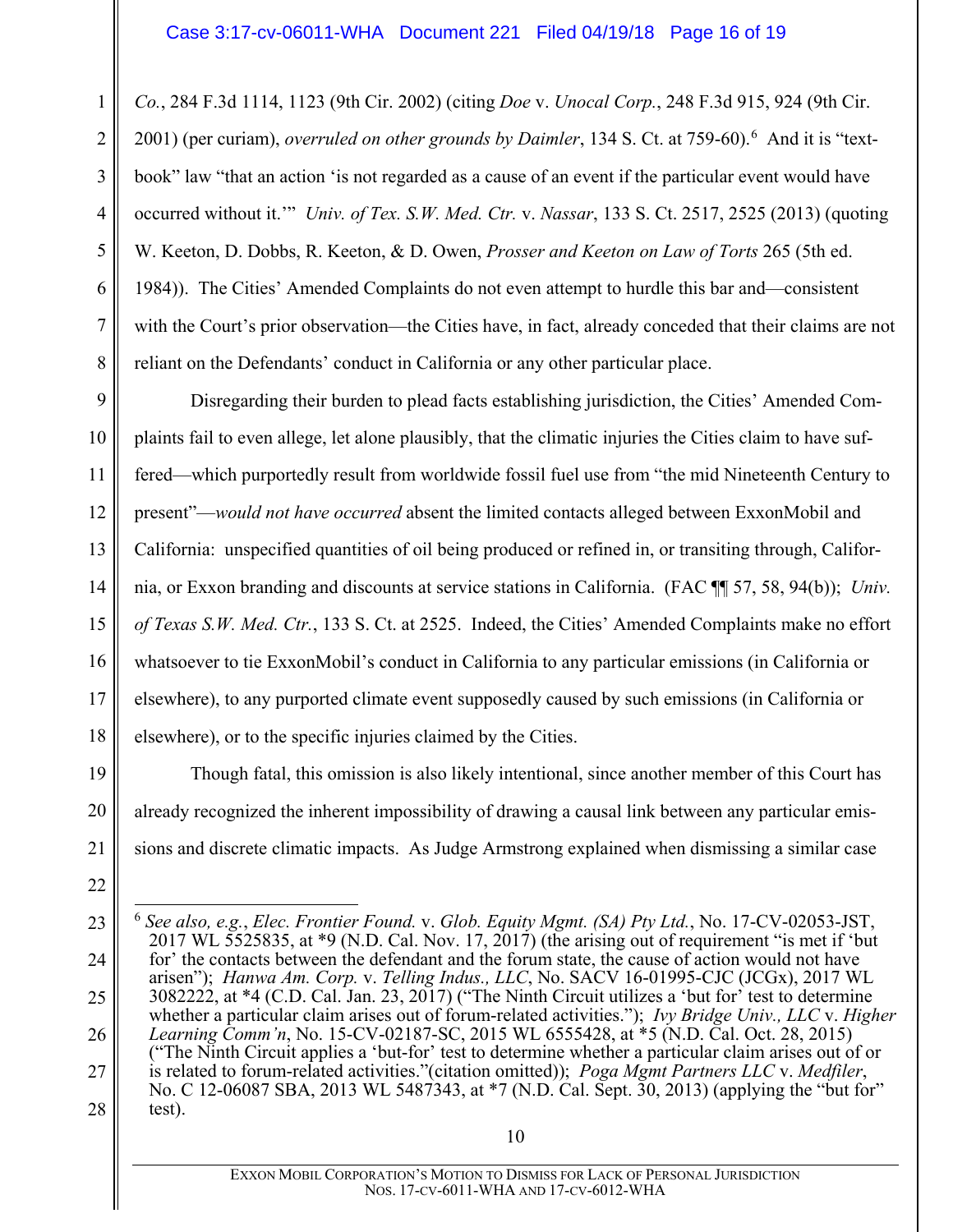brought by Matthew Pawa, the Cities' private, for-profit attorney in this matter:

1

2

3

4

5

<span id="page-16-1"></span>6

20

21

22

<span id="page-16-4"></span>23

24

25

[T]he undifferentiated nature of greenhouse gas emissions from all global sources and their worldwide accumulation over long periods of time . . . makes clear that there is no realistic possibility of tracing any particular alleged effect of global warming to any particular emissions by any specific person, entity, [or] group at any particular point in time.

7 8 9 10 11 12 13 14 15 16 17 *Native Vill. of Kivalina* v. *ExxonMobil Corp.*, 663 F. Supp. 2d 863, 880 (N.D. Cal. 2009), *aff'd on other grounds*, 696 F.3d 849 (9th Cir. 2012). The Cities' Amended Complaints make no attempt to overcome the logic of *Kivalina*—and the Cities' attorney in this case in fact conceded the validity of Judge Armstrong's reasoning when, on behalf of the City of New York, he recently filed an amended complaint admitting that "[g]reenhouse gas molecules cannot be traced to their source." (Sestito Decl. Ex. 2 ¶ 75.) Thus, here, as in *Kivalina*, "it is not plausible to state which emissions—emitted by whom and at what time in the last several centuries and at what place in the world—'caused' [p]laintiffs' alleged global warming related injuries." 663 F. Supp. 2d at 881.[7](#page-16-4) Having failed to plausibly plead that any of ExxonMobil's *worldwide* conduct has caused their injuries, the Cities have, *a fortiori*, failed to plead that their injuries "arise out of" the small sliver of ExxonMobil's worldwide conduct that has occurred in California.<sup>[8](#page-16-5)</sup>

18 19 Even more problematic than the Cities' failure to plead how ExxonMobil's California conduct caused their injuries, the Cities have *twice* taken the *opposite* position in prior briefing.

<span id="page-16-3"></span>*First*, when seeking remand, the Cities contested Defendants' assertion that this Court has jurisdiction under the Outer Continental Shelf Lands Act ("OCSLA"). According to the Cities' brief, (No. 3:17-cv-6011 ECF No. 81; No. 3:17-cv-6012 ECF No. 64), OCSLA jurisdiction would be

<span id="page-16-5"></span><span id="page-16-0"></span>26 27 28 <sup>8</sup> Moreover, Plaintiffs ignore corporate separateness and improperly aggregate the activities of ExxonMobil's subsidiaries and affiliates. *See Ranza* v. *Nike*, 793 F.3d 1059, 1070-71, 1073-74 (9th Cir. 2015); *Chan* v. *Soc'y Expeditions, Inc.*, 123 F.3d 1287, 1294 (9th Cir. 1997). There is no personal jurisdiction in California whether the activities are improperly aggregated to Exxon Mobil Corporation or properly allocated to the various subsidiaries and affiliates.

<span id="page-16-2"></span> <sup>7</sup> *Cf. Bristol-Myers Squibb*, 137 S. Ct. at 1783 (finding that defendant's use of a California distributor could not justify specific jurisdiction in California because the plaintiffs "have adduced no evidence to show how or by whom the [drug] they took was distributed to the pharmacies that dispensed it to them," and observing that "[i]t is impossible to trace a particular pill" that injured a specific plaintiff to the California-based distributor).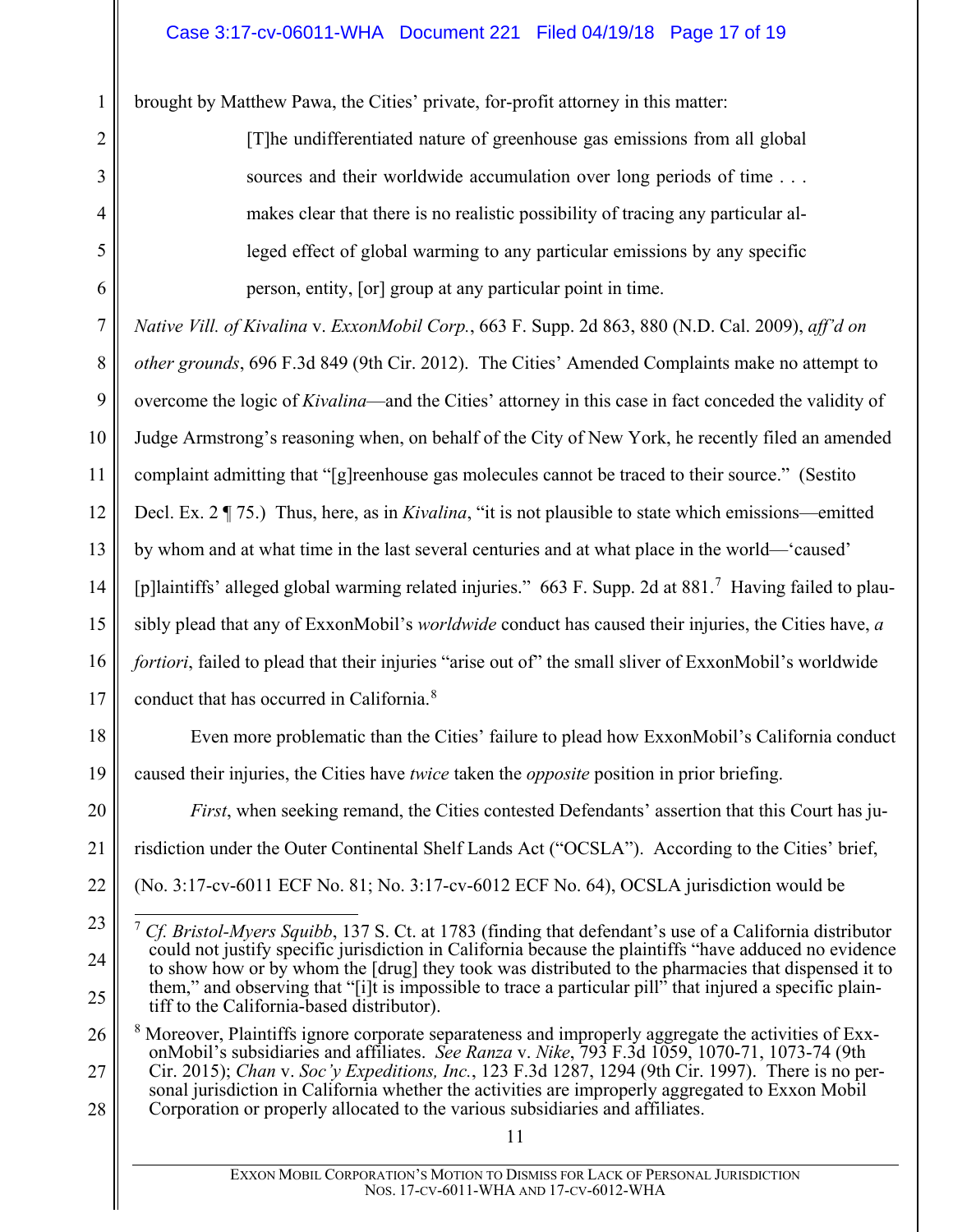proper only if Defendants' activities on the Outer Continental Shelf were a "but for" cause of the Cities' claimed "global warming injury." (*Id.* at 25.) But, crucially, the Cities expressly *disavowed* such a causal relationship, asserting that their claims are "not dependent on any one subset of defendants' fossil fuel production activities." (*Id.*) Having denied that their "global warming injury" can be causally linked to the substantial fossil fuel extraction activities on the Outer Continental Shelf—an area from which billions of barrels of oil and natural gas are produced (*see* ECF No. 1 ¶ 52)—the Cities cannot suggest in good faith that ExxonMobil's limited activities in California *are* a "but for" cause of their "global warming injury."

9 10 11 12 13 14 15 16 17 18 *Second*, while arguing for remand, the Cities also disputed the assertion that Defendants acted under the supervision of federal officers when producing substantial volumes of fossil fuel pursuant to agreements with, and at the direction of, the federal government. (No. 3:17-cv-6011 ECF No. 108 at 25; No. 3:17-cv-6012 ECF No. 91 at 25.) In attempting to downplay the significance of these connections to the federal government, the Cities made yet another concession that precludes personal jurisdiction: "The People's injuries would be largely the same whether these particular federal agreements existed or not"—in other words, "the People's injuries" are not contingent on any Defendant's activities in any particular place. (*Id.*) The Cities should not now be heard to advance the logically contrary position that their injuries nonetheless were dependent on ExxonMobil's limited contacts with California.

19 20 21 22 23 24 25 26 27 In sum, the Cities' Amended Complaints make no effort to tie ExxonMobil's conduct *in California* to any of their claimed injuries and, quite to the contrary, the Cities' own prior statements to the Court confirm the Court's intuition that the Cities' "theory is not actually tied to operations in California" at all. (Sestito Decl. Ex. 1 at 25:16–17, No. 3:17-cv-6011 ECF No. 168-1, No. 3:17-cv-6012 ECF No. 149-1.) Having failed to plead—and having in fact disputed the notion—that they would "not have been injured 'but for' [ExxonMobil's] contacts with California," the Cities cannot sue ExxonMobil in this forum. *Glencore*, 284 F.3d at 1123 (citing *Unocal*, 248 F.3d at 924). To hold otherwise—to find ExxonMobil subject to jurisdiction because it has engaged in some *other*  business in California that does *not* give rise to the Cities' claims—would be to endorse the precise

<span id="page-17-0"></span>28

1

2

3

4

5

6

7